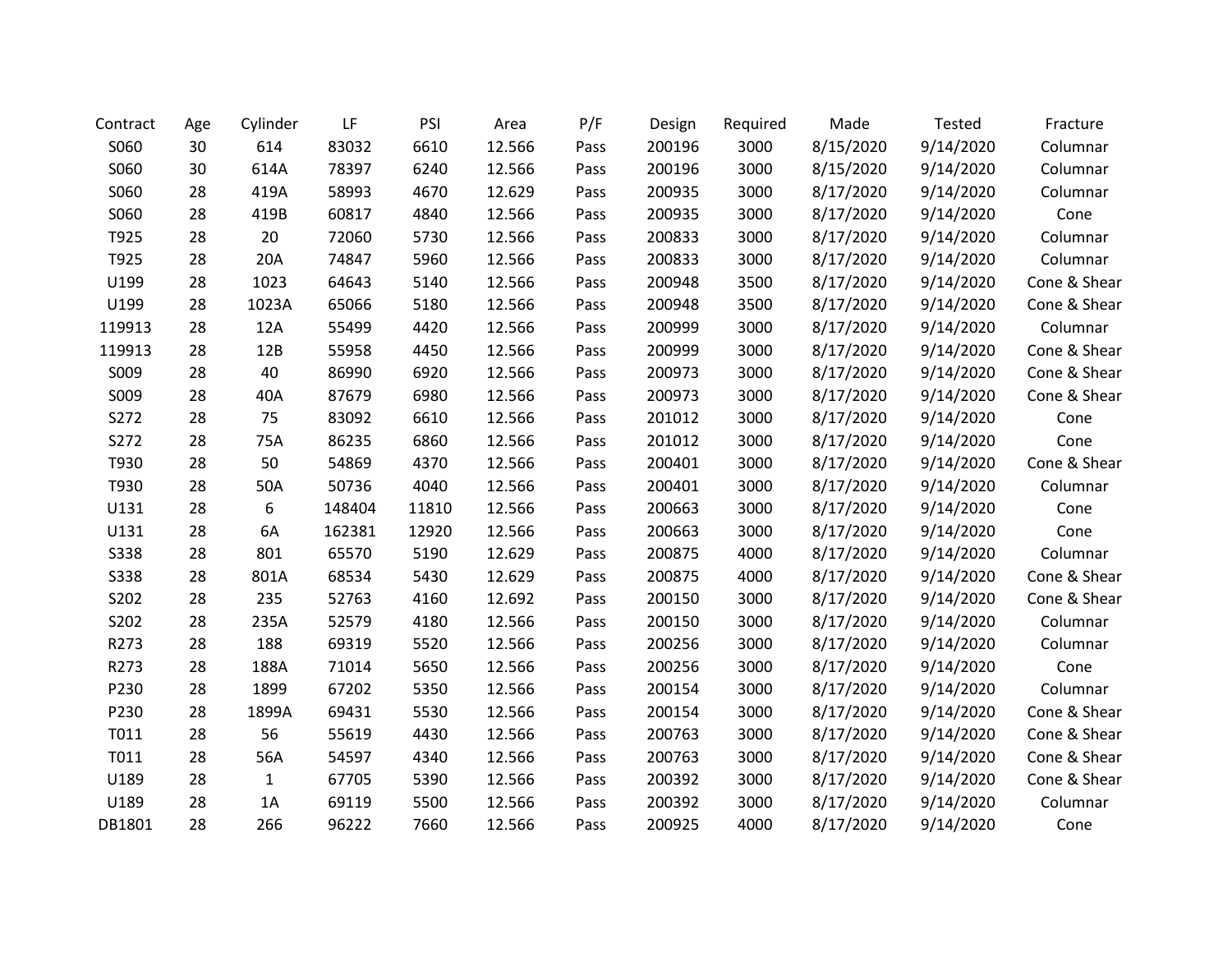| DB1801 | 28 | 266A | 97251  | 7740   | 12.566 | Pass | 200925    | 4000 | 8/17/2020 | 9/14/2020 | Cone         |
|--------|----|------|--------|--------|--------|------|-----------|------|-----------|-----------|--------------|
| DB1801 | 28 | 267  | 96392  | 7670   | 12.566 | Pass | 200925    | 4000 | 8/17/2020 | 9/14/2020 | Columnar     |
| DB1801 | 28 | 267A | 92077  | 7330   | 12.566 | Pass | 200925    | 4000 | 8/17/2020 | 9/14/2020 | Cone & Shear |
| DB1801 | 28 | 268  | 104234 | 8290   | 12.566 | Pass | 200925    | 4000 | 8/17/2020 | 9/14/2020 | Columnar     |
| DB1801 | 28 | 268A | 90025  | 7160   | 12.566 | Pass | 200925    | 4000 | 8/17/2020 | 9/14/2020 | Columnar     |
| DB1801 | 28 | 269  | 114455 | 9110   | 12.566 | Pass | 200925    | 4000 | 8/17/2020 | 9/14/2020 | Cone         |
| DB1801 | 28 | 269A | 109289 | 8700   | 12.566 | Pass | 200925    | 4000 | 8/17/2020 | 9/14/2020 | Cone & Shear |
| DB1801 | 28 | 270  | 99576  | 7920   | 12.566 | Pass | 200925    | 4000 | 8/17/2020 | 9/14/2020 | Cone & Shear |
| DB1801 | 28 | 270A | 99652  | 7930   | 12.566 | Pass | 200925    | 4000 | 8/17/2020 | 9/14/2020 | Cone         |
| DB1801 | 28 | 271  | 87569  | 6970   | 12.566 | Pass | 200925    | 4000 | 8/17/2020 | 9/14/2020 | Cone         |
| DB1801 | 28 | 271A | 87045  | 6930   | 12.566 | Pass | 200925    | 4000 | 8/17/2020 | 9/14/2020 | Cone         |
| DB1801 | 28 | 272  | 102103 | 8130   | 12.566 | Pass | 200925    | 4000 | 8/17/2020 | 9/14/2020 | Columnar     |
| DB1801 | 28 | 272A | 102339 | 8140   | 12.566 | Pass | 200925    | 4000 | 8/17/2020 | 9/14/2020 | Columnar     |
| DB1801 | 28 | 273  | 90966  | 7240   | 12.566 | Pass | 200925    | 4000 | 8/17/2020 | 9/14/2020 | Cone         |
| DB1801 | 28 | 273A | 92715  | 7380   | 12.566 | Pass | 200925    | 4000 | 8/17/2020 | 9/14/2020 | Cone & Shear |
| DB1801 | 28 | 274  | 94086  | 7490   | 12.566 | Pass | 200925    | 4000 | 8/17/2020 | 9/14/2020 | Cone & Shear |
| DB1801 | 28 | 274A | 89714  | 7140   | 12.566 | Pass | 200925    | 4000 | 8/17/2020 | 9/14/2020 | Cone & Shear |
| 125186 | 28 | 27   | 66086  | 5260   | 12.566 | Pass | 200065/67 | 3000 | 8/17/2020 | 9/14/2020 | Columnar     |
| 125186 | 28 | 27A  | 64837  | 5160   | 12.566 | Pass | 200065/67 | 3000 | 8/17/2020 | 9/14/2020 | Cone & Shear |
| U017   | 28 | 8    | 64331  | 5120   | 12.566 | Pass | 200203    | 3000 | 8/17/2020 | 9/14/2020 | Cone & Shear |
| U017   | 28 | 8A   | 61599  | 4900   | 12.566 | Pass | 200203    | 3000 | 8/17/2020 | 9/14/2020 | Columnar     |
| U204   | 28 | 12   | 62286  | 4960   | 12.566 | Pass | 200951    | 3000 | 8/17/2020 | 9/14/2020 | Columnar     |
| U204   | 28 | 12A  | 70764  | 5630   | 12.566 | Pass | 200951    | 3000 | 8/17/2020 | 9/14/2020 | Columnar     |
| U204   | 28 | 13   | 54790  | 4360   | 12.566 | Pass | 200377    | 3000 | 8/17/2020 | 9/14/2020 | Columnar     |
| U204   | 28 | 13A  | 50726  | 4040   | 12.566 | Pass | 200377    | 3000 | 8/17/2020 | 9/14/2020 | Columnar     |
| S202   | 28 | 233  | 50674  | 4030   | 12.566 | Pass | 200753    | 4000 | 8/17/2020 | 9/14/2020 | Cone & Shear |
| S202   | 28 | 233A | 50475  | 4020   | 12.566 | Pass | 200753    | 4000 | 8/17/2020 | 9/14/2020 | Cone & Shear |
| S202   | 28 | 234  | 51003  | 4060   | 12.566 | Pass | 200753    | 4000 | 8/17/2020 | 9/14/2020 | Cone & Shear |
| S202   | 28 | 234A | 49850  | < 3970 | 12.566 | Fail | 200753    | 4000 | 8/17/2020 | 9/14/2020 | Columnar     |
| DB1801 | 28 | 275  | 92704  | 7380   | 12.566 | Pass | 200392    | 3000 | 8/17/2020 | 9/14/2020 | Cone         |
| DB1801 | 28 | 275A | 95133  | 7570   | 12.566 | Pass | 200392    | 3000 | 8/17/2020 | 9/14/2020 | Cone         |
| DB1801 | 28 | 276  | 58464  | 4650   | 12.566 | Pass | 200821    | 3000 | 8/17/2020 | 9/14/2020 | Cone         |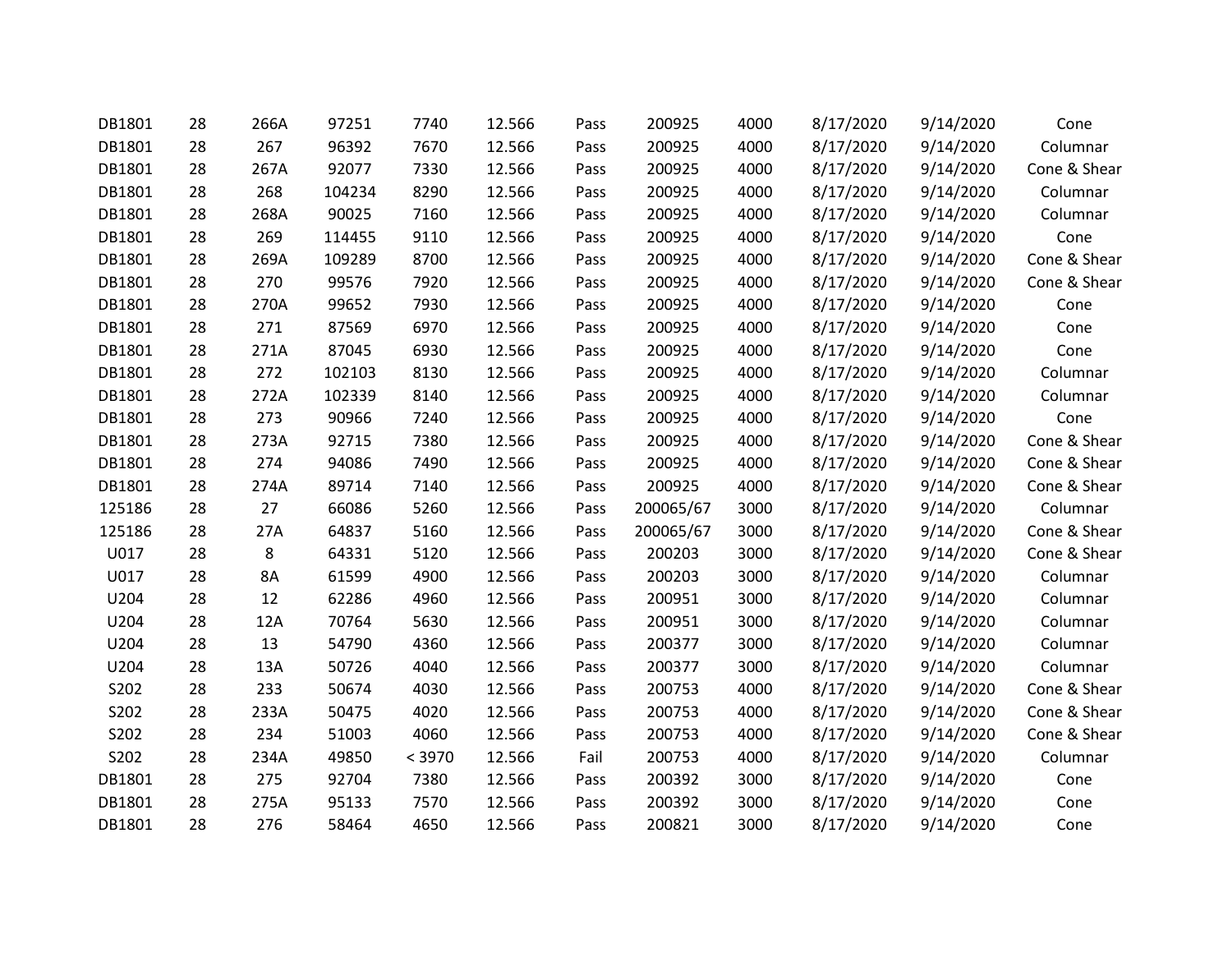| DB1801      | 28 | 276A           | 57907  | 4610  | 12.566 | Pass | 200821         | 3000 | 8/17/2020 | 9/14/2020 | Cone & Shear |
|-------------|----|----------------|--------|-------|--------|------|----------------|------|-----------|-----------|--------------|
| DB1801      | 28 | 277            | 61095  | 4860  | 12.566 | Pass | 200648         | 4000 | 8/17/2020 | 9/14/2020 | Cone & Shear |
| DB1801      | 28 | 277A           | 59952  | 4770  | 12.566 | Pass | 200648         | 4000 | 8/17/2020 | 9/14/2020 | Cone & Shear |
| P230        | 28 | 1898           | 71796  | 5710  | 12.566 | Pass | 200154         | 3000 | 8/17/2020 | 9/14/2020 | Cone & Shear |
| P230        | 28 | 1898A          | 71190  | 5670  | 12.566 | Pass | 200154         | 3000 | 8/17/2020 | 9/14/2020 | Cone         |
| 119913      | 28 | 13A            | 73987  | 5890  | 12.566 | Pass | 200999         | 3000 | 8/18/2020 | 9/15/2020 | Cone & Shear |
| 119913      | 28 | 13B            | 77472  | 6170  | 12.566 | Pass | 200999         | 3000 | 8/18/2020 | 9/15/2020 | Cone & Shear |
| T925        | 28 | 21             | 73626  | 5860  | 12.566 | Pass | 200833         | 3000 | 8/18/2020 | 9/15/2020 | Cone & Shear |
| T925        | 28 | 21A            | 74236  | 5910  | 12.566 | Pass | 200833         | 3000 | 8/18/2020 | 9/15/2020 | Cone & Shear |
| T930        | 28 | 51             | 65625  | 5220  | 12.566 | Pass | 200401         | 3000 | 8/18/2020 | 9/15/2020 | Cone & Shear |
| T930        | 28 | 51A            | 63924  | 5090  | 12.566 | Pass | 200401         | 3000 | 8/18/2020 | 9/15/2020 | Columnar     |
| U131        | 28 | $\overline{7}$ | 145307 | 11560 | 12.566 | Pass | 20063          | 3000 | 8/18/2020 | 9/15/2020 | Cone         |
| U131        | 28 | <b>7A</b>      | 142265 | 11320 | 12.566 | Pass | 20063          | 3000 | 8/18/2020 | 9/15/2020 | Columnar     |
| <b>S338</b> | 28 | 802            | 68456  | 5450  | 12.566 | Pass | 200875         | 4000 | 8/18/2020 | 9/15/2020 | Columnar     |
| <b>S338</b> | 28 | 802A           | 70017  | 5570  | 12.566 | Pass | 200875         | 4000 | 8/18/2020 | 9/15/2020 | Cone & Shear |
| S202        | 28 | 236            | 130594 | 4650  | 28.086 | Pass | 200457         | 3000 | 8/18/2020 | 9/15/2020 | Cone & Split |
| S202        | 28 | 236A           | 127076 | 4490  | 28.274 | Pass | 200457         | 3000 | 8/18/2020 | 9/15/2020 | Cone & Shear |
| R273        | 28 | 189            | 68082  | 5420  | 12.566 | Pass | 200256         | 3000 | 8/18/2020 | 9/15/2020 | Cone & Shear |
| R273        | 28 | 189A           | 68794  | 5470  | 12.566 | Pass | 200256         | 3000 | 8/18/2020 | 9/15/2020 | Cone         |
| S060        | 28 | 615            | 60066  | 4730  | 12.692 | Pass | 200196         | 3000 | 8/18/2020 | 9/15/2020 | Cone & Shear |
| S060        | 28 | 615A           | 61413  | 4840  | 12.692 | Pass | 200196         | 3000 | 8/18/2020 | 9/15/2020 | Cone & Shear |
| T293        | 28 | 13             | 51900  | 4130  | 12.566 | Pass | <b>BAG MIX</b> | 3000 | 8/18/2020 | 9/15/2020 | Columnar     |
| T293        | 28 | 13A            | 51106  | 4070  | 12.566 | Pass | <b>BAG MIX</b> | 3000 | 8/18/2020 | 9/15/2020 | Cone & Shear |
| T336        | 28 | 64             | 196952 | 15440 | 12.756 | Pass | 200724         | 9000 | 8/18/2020 | 9/15/2020 | Cone & Shear |
| T336        | 28 | 64A            | 194194 | 15450 | 12.566 | Pass | 200724         | 9000 | 8/18/2020 | 9/15/2020 | Cone         |
| T336        | 28 | 66             | 180466 | 14360 | 12.566 | Pass | 200724         | 9000 | 8/18/2020 | 9/15/2020 | Cone         |
| T336        | 28 | 66A            | 173412 | 13800 | 12.566 | Pass | 200724         | 9000 | 8/18/2020 | 9/15/2020 | Columnar     |
| T336        | 28 | 73             | 214048 | 17030 | 12.566 | Pass | 200724         | 9000 | 8/18/2020 | 9/15/2020 | Cone         |
| T336        | 28 | 73A            | 191572 | 15240 | 12.566 | Pass | 200724         | 9000 | 8/18/2020 | 9/15/2020 | Cone         |
| T336        | 28 | 74             | 195769 | 15580 | 12.566 | Pass | 200724         | 9000 | 8/18/2020 | 9/15/2020 | Cone & Shear |
| T336        | 28 | 74A            | 194877 | 15510 | 12.566 | Pass | 200724         | 9000 | 8/18/2020 | 9/15/2020 | Columnar     |
| P230        | 28 | 1900           | 58032  | 4620  | 12.566 | Pass | 200154         | 3000 | 8/18/2020 | 9/15/2020 | Columnar     |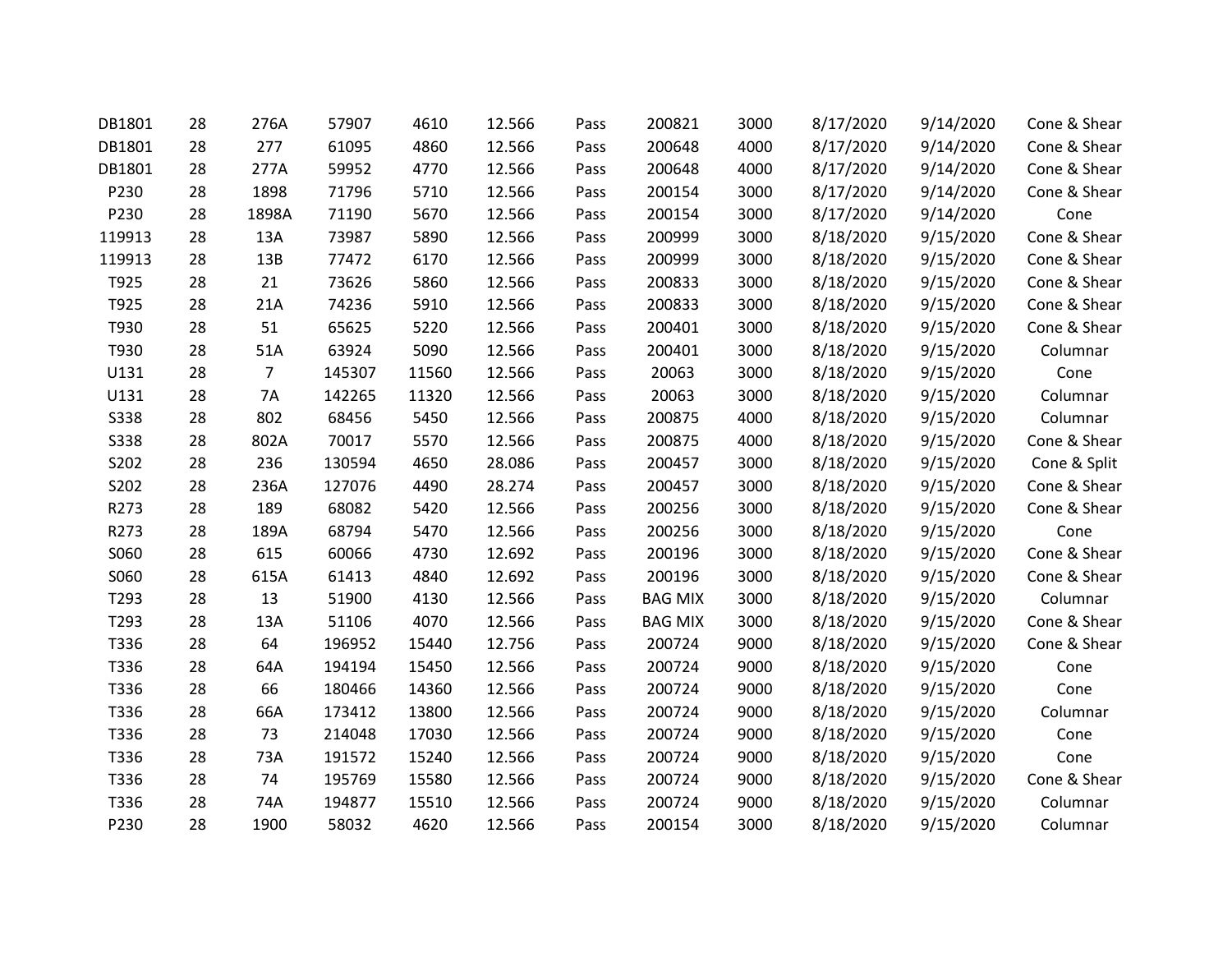| P230   | 28 | 1900A | 58659  | 4670 | 12.566 | Pass | 200154    | 3000 | 8/18/2020 | 9/15/2020 | Cone & Shear |
|--------|----|-------|--------|------|--------|------|-----------|------|-----------|-----------|--------------|
| P230   | 28 | 1901  | 61270  | 4880 | 12.566 | Pass | 200154    | 3000 | 8/18/2020 | 9/15/2020 | Columnar     |
| P230   | 28 | 1901A | 59868  | 4760 | 12.566 | Pass | 200154    | 3000 | 8/18/2020 | 9/15/2020 | Cone         |
| R243   | 28 | 209   | 83386  | 6640 | 12.566 | Pass | 200327    | 3000 | 8/18/2020 | 9/15/2020 | Cone         |
| R243   | 28 | 209A  | 85152  | 6780 | 12.566 | Pass | 200327    | 3000 | 8/18/2020 | 9/15/2020 | Cone         |
| CMGC03 | 28 | 33    | 87236  | 6940 | 12.566 | Pass | 200084    | 3000 | 8/18/2020 | 9/15/2020 | Cone & Shear |
| CMGC03 | 28 | 33A   | 86141  | 6850 | 12.566 | Pass | 200084    | 3000 | 8/18/2020 | 9/15/2020 | Cone & Split |
| T259   | 28 | 13    | 69777  | 5550 | 12.566 | Pass | 200232    | 3000 | 8/18/2020 | 9/15/2020 | Cone & Shear |
| T259   | 28 | 13A   | 68832  | 5480 | 12.566 | Pass | 200232    | 3000 | 8/18/2020 | 9/15/2020 | Cone         |
| T259   | 28 | 14    | 63048  | 5020 | 12.566 | Pass | 200232    | 3000 | 8/18/2020 | 9/15/2020 | Cone & Shear |
| T259   | 28 | 14A   | 65535  | 5220 | 12.566 | Pass | 200232    | 3000 | 8/18/2020 | 9/15/2020 | Cone & Shear |
| T259   | 28 | 15    | 51216  | 4080 | 12.566 | Pass | 200232    | 3000 | 8/18/2020 | 9/15/2020 | Cone         |
| T259   | 28 | 15A   | 50626  | 4030 | 12.566 | Pass | 200232    | 3000 | 8/18/2020 | 9/15/2020 | Cone & Shear |
| 125186 | 28 | 28    | 66141  | 5260 | 12.566 | Pass | 200065/67 | 3000 | 8/18/2020 | 9/15/2020 | Columnar     |
| 125186 | 28 | 28A   | 62068  | 4940 | 12.566 | Pass | 200065/67 | 3000 | 8/18/2020 | 9/15/2020 | Cone & Shear |
| Q030   | 28 | 446A  | 60267  | 4800 | 12.566 | Pass | 200359    | 3000 | 8/18/2020 | 9/15/2020 | Columnar     |
| Q030   | 28 | 446A  | 54872  | 4370 | 12.566 | Pass | 200359    | 3000 | 8/18/2020 | 9/15/2020 | Cone         |
| M089   | 28 | 261   | 66528  | 5270 | 12.629 | Pass | 200970    | 3000 | 8/18/2020 | 9/15/2020 | Cone & Shear |
| M089   | 28 | 261A  | 69680  | 5520 | 12.629 | Pass | 200970    | 3000 | 8/18/2020 | 9/15/2020 | Cone & Shear |
| S009   | 28 | 41A   | 68861  | 5480 | 12.566 | Pass |           | 3000 | 8/18/2020 | 9/15/2020 | Cone & Shear |
| S009   | 28 | 41A   | 70221  | 5590 | 12.566 | Pass |           | 3000 | 8/18/2020 | 9/15/2020 | Cone         |
| S272   | 28 | 76A   | 80913  | 6440 | 12.566 | Pass | 201012    | 3000 | 8/18/2020 | 9/15/2020 | Cone & Shear |
| S272   | 28 | 76A   | 79374  | 6320 | 12.566 | Pass | 201012    | 3000 | 8/18/2020 | 9/15/2020 | Columnar     |
| T014   | 28 | 73    | 101473 | 8070 | 12.566 | Pass | 200360    | 4500 | 8/18/2020 | 9/15/2020 | Columnar     |
| T014   | 28 | 73A   | 91344  | 7270 | 12.566 | Pass | 200360    | 4500 | 8/18/2020 | 9/15/2020 | Cone & Shear |
| T014   | 28 | 74A   | 83854  | 6670 | 12.566 | Pass | 200360    | 4500 | 8/18/2020 | 9/15/2020 | Cone & Shear |
| T014   | 28 | 74A   | 87081  | 6930 | 12.566 | Pass | 200360    | 4500 | 8/18/2020 | 9/15/2020 | Cone         |
| U017   | 28 | 5A    | 95777  | 7620 | 12.566 | Pass | 200831    | 3000 | 8/18/2020 | 9/15/2020 | Cone & Shear |
| U017   | 28 | 5A    | 93254  | 7420 | 12.566 | Pass | 200831    | 3000 | 8/18/2020 | 9/15/2020 | Columnar     |
| U086   | 28 | 15A   | 81156  | 6460 | 12.566 | Pass | 200820    | 3000 | 8/18/2020 | 9/15/2020 | Columnar     |
| U086   | 28 | 15A   | 78346  | 6230 | 12.566 | Pass | 200820    | 3000 | 8/18/2020 | 9/15/2020 | Columnar     |
| U204   | 28 | 14A   | 61801  | 4870 | 12.692 | Pass | 200378    | 3000 | 8/18/2020 | 9/15/2020 | Columnar     |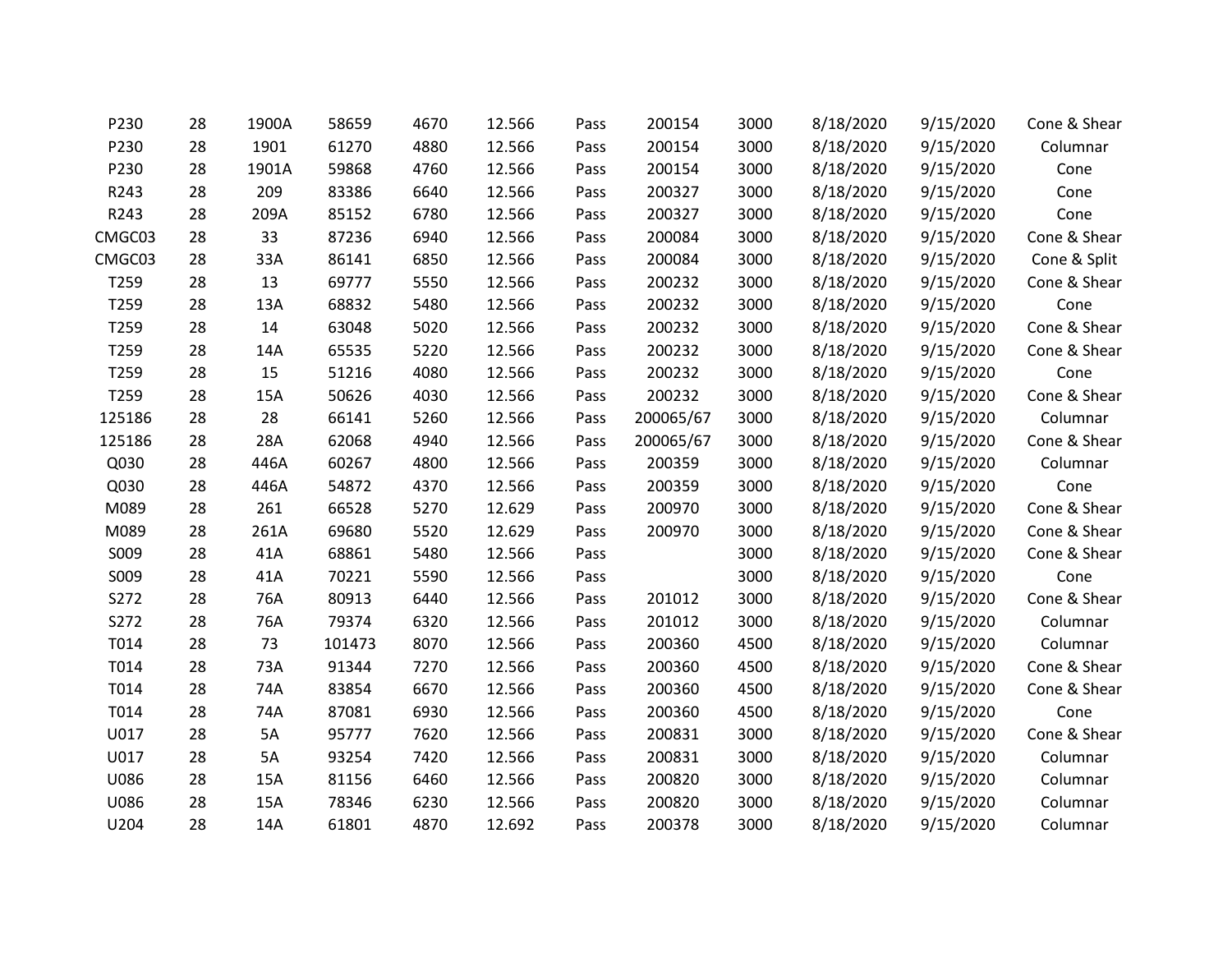| U204        | 28 | 14A   | 59668  | 4750  | 12.566 | Pass | 200378 | 3000 | 8/18/2020 | 9/15/2020 | Cone & Shear |
|-------------|----|-------|--------|-------|--------|------|--------|------|-----------|-----------|--------------|
| DB1801      | 28 | 278   | 82339  | 6550  | 12.566 | Pass | 200380 | 4000 | 8/18/2020 | 9/15/2020 | Columnar     |
| DB1801      | 28 | 278A  | 82296  | 6550  | 12.566 | Pass | 200380 | 4000 | 8/18/2020 | 9/15/2020 | Cone         |
| S127        | 28 | 223   | 66583  | 5300  | 12.566 | Pass | 200040 | 3000 | 8/18/2020 | 9/15/2020 | Cone & Shear |
| S127        | 28 | 223A  | 67221  | 5350  | 12.566 | Pass | 200040 | 3000 | 8/18/2020 | 9/15/2020 | Columnar     |
| Q029        | 28 | 537-A | 79039  | 6260  | 12.629 | Pass | 201012 | 3000 | 8/18/2020 | 9/15/2020 | Columnar     |
| Q029        | 28 | 537-A | 78907  | 6250  | 12.629 | Pass | 201012 | 3000 | 8/18/2020 | 9/15/2020 | Columnar     |
| U189        | 4  | 3     | 99203  | 7890  | 12.566 | Pass | 1107   | 3000 | 9/11/2020 | 9/15/2020 | Cone & Shear |
| U189        | 4  | 3A    | 98221  | 7820  | 12.566 | Pass | 1107   | 3000 | 9/11/2020 | 9/15/2020 | Cone & Shear |
| T336        | 28 | 75    | 180831 | 14390 | 12.566 | Pass | 200724 | 9000 | 8/18/2020 | 9/15/2020 | Cone & Shear |
| T336        | 28 | 75A   | 179884 | 14310 | 12.566 | Pass | 200724 | 9000 | 8/18/2020 | 9/15/2020 | Cone         |
| <b>S338</b> | 28 | 803   | 76837  | 6110  | 12.566 | Pass | 200875 | 4000 | 8/19/2020 | 9/16/2020 | Cone & Split |
| <b>S338</b> | 28 | 803A  | 73805  | 5870  | 12.566 | Pass | 200875 | 4000 | 8/19/2020 | 9/16/2020 | Cone & Shear |
| S202        | 28 | 237   | 78678  | 6260  | 12.566 | Pass | 200147 | 3000 | 8/19/2020 | 9/16/2020 | Cone & Shear |
| S202        | 28 | 237A  | 82016  | 6530  | 12.566 | Pass | 200147 | 3000 | 8/19/2020 | 9/16/2020 | Cone         |
| R273        | 28 | 190   | 69284  | 5570  | 12.441 | Pass | 200256 | 3000 | 8/19/2020 | 9/16/2020 | Cone & Shear |
| R273        | 28 | 190A  | 68224  | 5430  | 12.566 | Pass | 200256 | 3000 | 8/19/2020 | 9/16/2020 | Columnar     |
| S060        | 28 | 616   | 53199  | 4230  | 12.566 | Pass | 200196 | 3000 | 8/19/2020 | 9/16/2020 | Cone & Shear |
| S060        | 28 | 616A  | 55844  | 4440  | 12.566 | Pass | 200196 | 3000 | 8/19/2020 | 9/16/2020 | Cone & Split |
| T336        | 28 | 65    | 180270 | 14350 | 12.566 | Pass | 200724 | 9000 | 8/19/2020 | 9/16/2020 | Cone         |
| T336        | 28 | 65A   | 178682 | 14220 | 12.566 | Pass | 200724 | 9000 | 8/19/2020 | 9/16/2020 | Cone         |
| P230        | 28 | 1904  | 79662  | 6340  | 12.566 | Pass | 200155 | 4000 | 8/19/2020 | 9/16/2020 | Cone & Shear |
| P230        | 28 | 1904A | 84843  | 6750  | 12.566 | Pass | 200155 | 4000 | 8/19/2020 | 9/16/2020 | Cone         |
| CMGC03      | 28 | 32    | 67509  | 5320  | 12.692 | Pass | 200392 | 3000 | 8/19/2020 | 9/16/2020 | Cone         |
| CMGC03      | 28 | 32A   | 64879  | 5160  | 12.566 | Pass | 200392 | 3000 | 8/19/2020 | 9/16/2020 | Cone & Shear |
| CMGC03      | 28 | 34    | 63405  | 5050  | 12.566 | Pass | 200084 | 3000 | 8/19/2020 | 9/16/2020 | Cone & Shear |
| CMGC03      | 28 | 34A   | 77807  | 6190  | 12.566 | Pass | 200084 | 3000 | 8/19/2020 | 9/16/2020 | Cone & Shear |
| S298        | 28 | 111   | 70144  | 5580  | 12.566 | Pass | 200819 | 3000 | 9/19/2020 | 9/16/2020 | Columnar     |
| S298        | 28 | 111A  | 71994  | 5730  | 12.566 | Pass | 200819 | 3000 | 9/19/2020 | 9/16/2020 | Cone         |
| T011        | 28 | 57    | 70932  | 5640  | 12.566 | Pass | 200763 | 3000 | 8/19/2020 | 9/16/2020 | Columnar     |
| T011        | 28 | 57A   | 69817  | 5560  | 12.566 | Pass | 200763 | 3000 | 8/19/2020 | 9/16/2020 | Cone & Split |
| T062        | 28 | 41    | 66316  | 5220  | 12.692 | Pass | 200494 | 4000 | 8/19/2020 | 9/16/2020 | Cone & Split |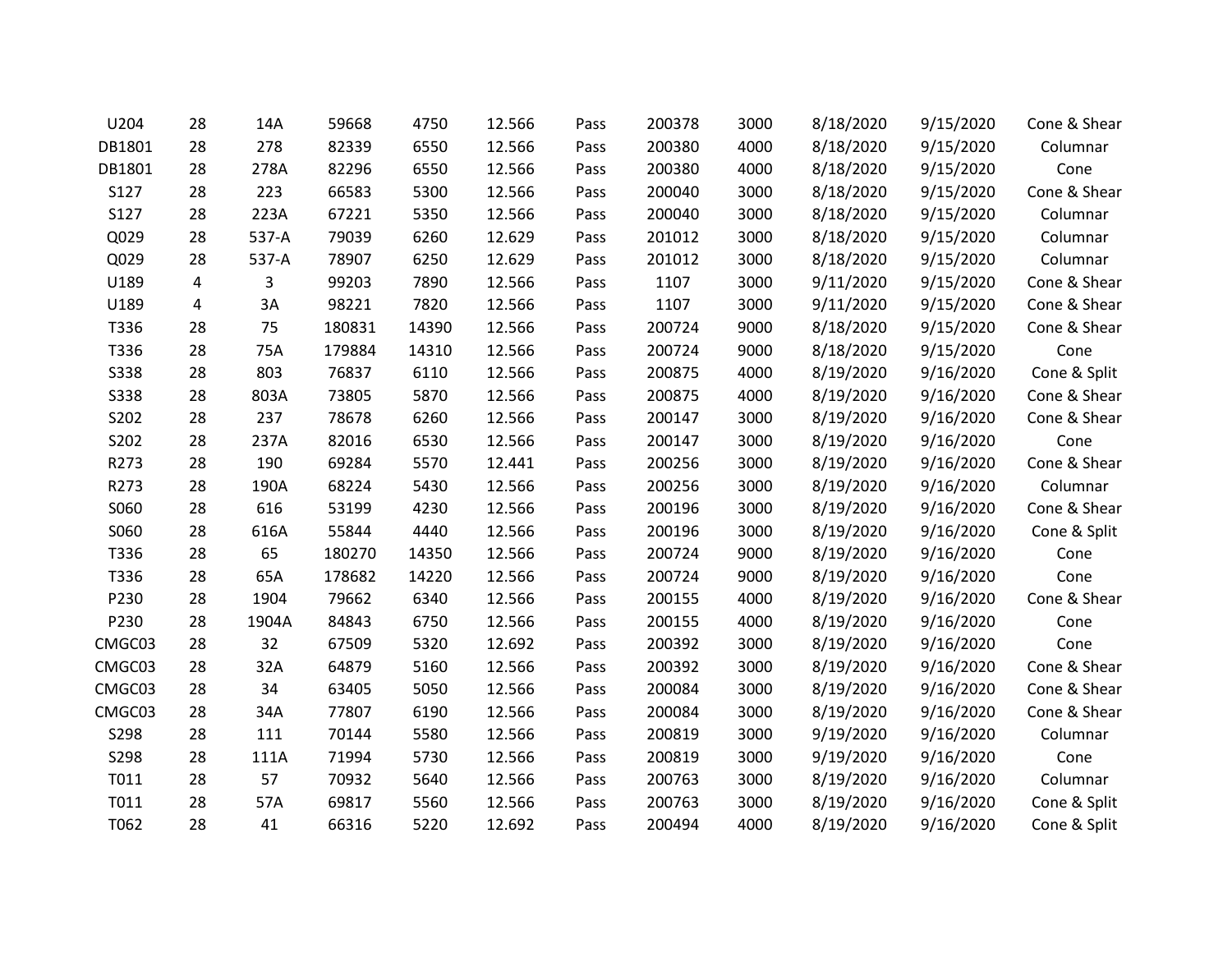| T062   | 28 | 41A            | 68150  | 5370   | 12.692 | Pass | 200494    | 4000 | 8/19/2020 | 9/16/2020 | Columnar     |
|--------|----|----------------|--------|--------|--------|------|-----------|------|-----------|-----------|--------------|
| U140   | 28 | 9              | 49218  | 3920   | 12.566 | Pass | 200232    | 3000 | 8/19/2020 | 9/16/2020 | Cone         |
| U140   | 28 | <b>9A</b>      | 47064  | 3750   | 12.566 | Pass | 200232    | 3000 | 8/19/2020 | 9/16/2020 | Cone         |
| 119913 | 28 | 14A            | 59783  | 4760   | 12.566 | Pass | 200999    | 3000 | 9/19/2020 | 9/16/2020 | Cone & Shear |
| 119913 | 28 | 14B            | 62504  | 4970   | 12.566 | Pass | 200999    | 3000 | 9/19/2020 | 9/16/2020 | Cone         |
| 125186 | 28 | 29             | 79223  | 6300   | 12.566 | Pass | 200065/67 | 3000 | 8/19/2020 | 9/16/2020 | Cone         |
| 125186 | 28 | 29A            | 77108  | 6140   | 12.566 | Pass | 200065/67 | 3000 | 8/19/2020 | 9/16/2020 | Cone & Shear |
| Q030   | 28 | 447A           | 68143  | 5420   | 12.566 | Pass | 200359    | 3000 | 8/19/2020 | 9/16/2020 | Cone         |
| Q030   | 28 | 447A           | 62198  | 4950   | 12.566 | Pass | 200359    | 3000 | 8/19/2020 | 9/16/2020 | Cone & Shear |
| M089   | 28 | 262            | 85975  | 6840   | 12.566 | Pass | 200970    | 3000 | 8/19/2020 | 9/16/2020 | Columnar     |
| M089   | 28 | 262A           | 87905  | 7000   | 12.566 | Pass | 200970    | 3000 | 8/19/2020 | 9/16/2020 | Cone & Shear |
| T023   | 28 | 30A            | 75522  | 6010   | 12.566 | Pass | 201012    | 3000 | 8/19/2020 | 9/16/2020 | Cone         |
| T023   | 28 | 30A            | 74670  | 5940   | 12.566 | Pass | 201012    | 3000 | 8/19/2020 | 9/16/2020 | Cone         |
| T079   | 28 | 174A           | 56271  | 4480   | 12.566 | Pass | 200065    | 3000 | 8/19/2020 | 9/16/2020 | Columnar     |
| T079   | 28 | 174A           | 53685  | 4270   | 12.566 | Pass | 200065    | 3000 | 8/19/2020 | 9/16/2020 | Cone & Shear |
| U131   | 28 | 8              | 129767 | 10330  | 12.566 | Pass | 200663    | 3000 | 8/19/2020 | 9/16/2020 | Cone         |
| U131   | 28 | 8A             | 127215 | 10120  | 12.566 | Pass | 200663    | 3000 | 8/19/2020 | 9/16/2020 | Cone         |
| DB1801 | 28 | 279            | 49975  | 3980   | 12.566 | Pass | 200821    | 3000 | 8/19/2020 | 9/16/2020 | Cone & Shear |
| DB1801 | 28 | 279A           | 47292  | 3760   | 12.566 | Pass | 200821    | 3000 | 8/19/2020 | 9/16/2020 | Cone & Split |
| T336   | 28 | 47             | 77659  | 6180   | 12.566 | Pass | 201031    | 4500 | 8/19/2020 | 9/16/2020 | Cone & Shear |
| T336   | 28 | 47A            | 76421  | 6080   | 12.566 | Pass | 201031    | 4500 | 8/19/2020 | 9/16/2020 | Cone & Shear |
| P230   | 28 | 1902           | 150229 | 5310   | 28.274 | Pass | 200884    | 3000 | 8/19/2020 | 9/16/2020 | Cone         |
| P230   | 28 | 1902A          | 147668 | 5220   | 28.274 | Pass | 200884    | 3000 | 8/19/2020 | 9/16/2020 | Cone & Shear |
| P230   | 28 | 1903           | 68094  | 5420   | 12.566 | Pass | 200154    | 3000 | 8/19/2020 | 9/16/2020 | Cone & Shear |
| P230   | 28 | 1903A          | 65367  | 5200   | 12.566 | Pass | 200154    | 3000 | 8/19/2020 | 9/16/2020 | Columnar     |
| P079   | 28 | 485            | 65322  | 5170   | 12.629 | Pass | 200260    | 3000 | 8/19/2020 | 9/16/2020 | Columnar     |
| P079   | 28 | 485A           | 62592  | 4960   | 12.629 | Pass | 200260    | 3000 | 8/19/2020 | 9/16/2020 | Columnar     |
| R279   | 28 | 227A           | 53942  | 4310   | 12.504 | Pass | 200178    | 3000 | 8/19/2020 | 9/16/2020 | Cone & Shear |
| R279   | 28 | 227A           | 53138  | 4250   | 12.504 | Pass | 200178    | 3000 | 8/19/2020 | 9/16/2020 | Columnar     |
| R274   | 28 | 32             | 38270  | 3020   | 12.692 | Pass | 200189    | 3000 | 8/19/2020 | 9/16/2020 | Columnar     |
| R274   | 28 | 32A            | 36089  | < 2840 | 12.692 | Fail | 200189    | 3000 | 8/19/2020 | 9/16/2020 | Columnar     |
| 121525 | 28 | $\overline{7}$ | 63471  | 5050   | 12.566 | Pass | 200049    | 3000 | 8/19/2020 | 9/16/2020 | Cone & Shear |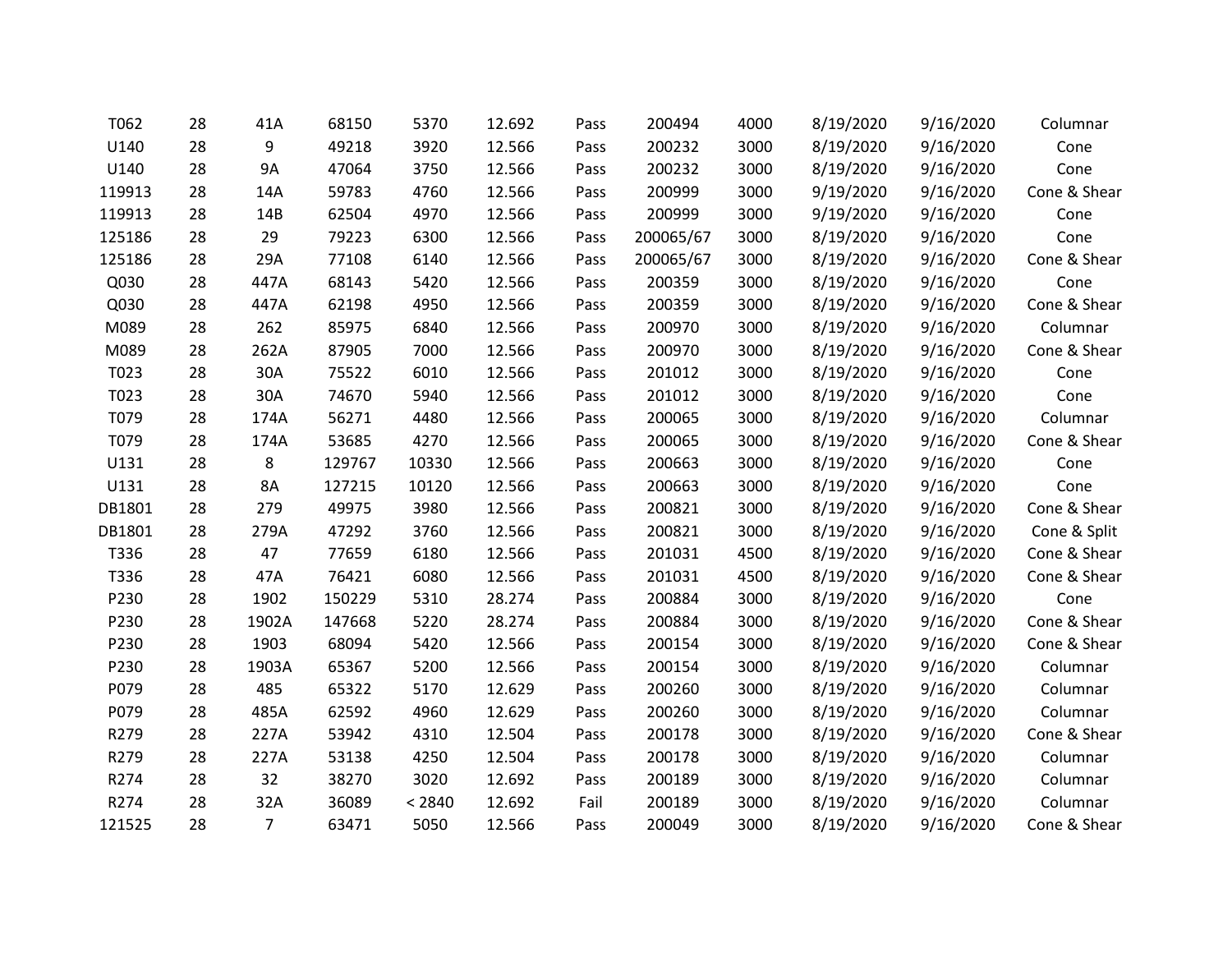| 121525 | 28             | 7A   | 62676 | 4990 | 12.566 | Pass | 200049    | 3000 | 8/19/2020 | 9/16/2020 | Cone         |
|--------|----------------|------|-------|------|--------|------|-----------|------|-----------|-----------|--------------|
| 121525 | 28             | 8    | 54779 | 4360 | 12.566 | Pass | 200049    | 3000 | 8/19/2020 | 9/16/2020 | Cone & Shear |
| 121525 | 28             | 8A   | 50525 | 4020 | 12.566 | Pass | 200049    | 3000 | 8/19/2020 | 9/16/2020 | Cone & Shear |
| 121525 | 28             | 9    | 48864 | 3890 | 12.566 | Pass | 200049    | 3000 | 8/19/2020 | 9/16/2020 | Cone         |
| 121525 | 28             | 9A   | 48793 | 3880 | 12.566 | Pass | 200049    | 3000 | 8/19/2020 | 9/16/2020 | Cone         |
| U071   | $\overline{7}$ | 1B   | 56763 | 4520 | 12.566 | Pass | 200892    | 3000 | 9/9/2020  | 9/16/2020 | Cone & Shear |
| R273   | 28             | 191  | 63788 | 5080 | 12.566 | Pass | 200256    | 3000 | 8/20/2020 | 9/17/2020 | Cone         |
| R273   | 28             | 191A | 63004 | 5010 | 12.566 | Pass | 200256    | 3000 | 8/20/2020 | 9/17/2020 | Columnar     |
| S060   | 28             | 617  | 66251 | 5270 | 12.566 | Pass | 200196    | 3000 | 8/20/2020 | 9/17/2020 | Cone         |
| S060   | 28             | 617A | 66183 | 5270 | 12.566 | Pass | 200196    | 3000 | 8/20/2020 | 9/17/2020 | Cone         |
| T925   | 28             | 22   | 74033 | 5890 | 12.566 | Pass | 200833    | 3000 | 8/20/2020 | 9/17/2020 | Columnar     |
| T925   | 28             | 22A  | 73661 | 5860 | 12.566 | Pass | 200833    | 3000 | 8/20/2020 | 9/17/2020 | Columnar     |
| T930   | 28             | 52   | 45273 | 3600 | 12.566 | Pass | 200401    | 3000 | 8/20/2020 | 9/17/2020 | Columnar     |
| T930   | 28             | 52A  | 46453 | 3700 | 12.566 | Pass | 200401    | 3000 | 8/20/2020 | 9/17/2020 | Cone & Shear |
| T930   | 28             | 53   | 61693 | 4910 | 12.566 | Pass | 200401    | 3000 | 8/20/2020 | 9/17/2020 | Cone & Shear |
| T930   | 28             | 53A  | 60798 | 4840 | 12.566 | Pass | 200401    | 3000 | 8/20/2020 | 9/17/2020 | Cone         |
| T336   | 28             | 48   | 58449 | 4650 | 12.566 | Pass | 200169    | 3000 | 8/20/2020 | 9/17/2020 | Cone & Shear |
| T336   | 28             | 48A  | 56532 | 4500 | 12.566 | Pass | 200169    | 3000 | 8/20/2020 | 9/17/2020 | Cone & Shear |
| 150101 | 29             | 24A  | 69950 | 5570 | 12.566 | Pass | 17518     | 3000 | 8/19/2020 | 9/17/2020 | Cone         |
| 150101 | 29             | 24B  | 71892 | 5720 | 12.566 | Pass | 17518     | 3000 | 8/19/2020 | 9/17/2020 | Columnar     |
| U140   | 28             | 10   | 47473 | 3780 | 12.566 | Pass | 200232    | 3000 | 8/20/2020 | 9/17/2020 | Columnar     |
| U140   | 28             | 10A  | 50158 | 3990 | 12.566 | Pass | 200232    | 3000 | 8/20/2020 | 9/17/2020 | Cone & Shear |
| 119913 | 28             | 15A  | 58013 | 4660 | 12.441 | Pass | 200999    | 3000 | 8/20/2020 | 9/17/2020 | Cone & Shear |
| 119913 | 28             | 15B  | 59501 | 4730 | 12.566 | Pass | 200999    | 3000 | 8/20/2020 | 9/17/2020 | Cone & Shear |
| 125186 | 28             | 30   | 71587 | 5670 | 12.629 | Pass | 200065/67 | 3000 | 8/20/2020 | 9/17/2020 | Cone & Shear |
| 125186 | 28             | 30A  | 68320 | 5440 | 12.566 | Pass | 200065/67 | 3000 | 8/20/2020 | 9/17/2020 | Cone         |
| Q029   | 28             | 538A | 63416 | 5050 | 12.566 | Pass | 201016    | 4000 | 8/20/2020 | 9/17/2020 | Columnar     |
| Q029   | 28             | 538A | 70063 | 5580 | 12.566 | Pass | 201016    | 4000 | 8/20/2020 | 9/17/2020 | Columnar     |
| M089   | 28             | 263  | 69922 | 5560 | 12.566 | Pass | 200970    | 3000 | 8/20/2020 | 9/17/2020 | Cone & Shear |
| M089   | 28             | 263A | 74738 | 5950 | 12.566 | Pass | 200970    | 3000 | 8/20/2020 | 9/17/2020 | Columnar     |
| U061   | 28             | 1A   | 85047 | 6770 | 12.566 | Pass | 200065    | 3000 | 8/20/2020 | 9/17/2020 | Columnar     |
| U061   | 28             | 1A   | 82436 | 6560 | 12.566 | Pass | 200065    | 3000 | 8/20/2020 | 9/17/2020 | Cone         |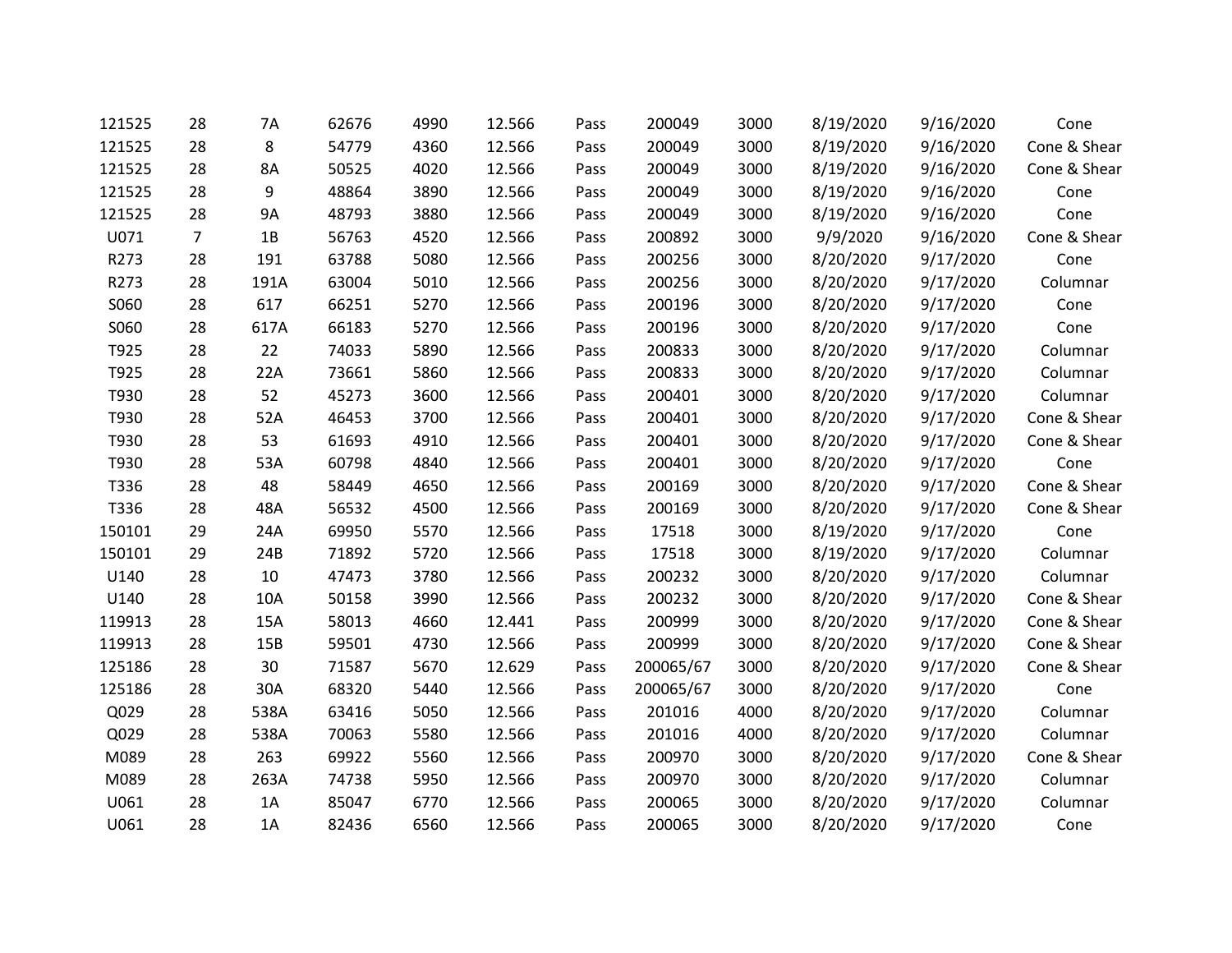| <b>S338</b> | 28 | 804   | 70747  | 5630  | 12.566 | Pass | 200875 | 4000 | 8/20/2020 | 9/17/2020 | Cone & Shear |
|-------------|----|-------|--------|-------|--------|------|--------|------|-----------|-----------|--------------|
| <b>S338</b> | 28 | 804A  | 67949  | 5410  | 12.566 | Pass | 200875 | 4000 | 8/20/2020 | 9/17/2020 | Columnar     |
| DB1801      | 28 | 280   | 65187  | 5190  | 12.566 | Pass | 200648 | 4000 | 8/20/2020 | 9/17/2020 | Cone & Shear |
| DB1801      | 28 | 280A  | 69783  | 5550  | 12.566 | Pass | 200648 | 4000 | 8/20/2020 | 9/17/2020 | Cone         |
| DB1801      | 28 | 281   | 58727  | 4670  | 12.566 | Pass | 200645 | 3000 | 8/20/2020 | 9/17/2020 | Columnar     |
| DB1801      | 28 | 281A  | 59914  | 4770  | 12.566 | Pass | 200645 | 3000 | 8/20/2020 | 9/17/2020 | Columnar     |
| S127        | 28 | 224   | 60599  | 4820  | 12.566 | Pass | 200040 | 3000 | 8/20/2020 | 9/17/2020 | Cone & Shear |
| S127        | 28 | 224A  | 63354  | 5040  | 12.566 | Pass | 200040 | 3000 | 8/20/2020 | 9/17/2020 | Cone         |
| P230        | 28 | 1905  | 60478  | 4810  | 12.566 | Pass | 200154 | 3000 | 8/20/2020 | 9/17/2020 | Cone & Shear |
| P230        | 28 | 1905A | 58592  | 4660  | 12.566 | Pass | 200154 | 3000 | 8/20/2020 | 9/17/2020 | Columnar     |
| Q029        | 28 | 540-A | 68886  | 5480  | 12.566 | Pass | 201012 | 3000 | 8/20/2020 | 9/17/2020 | Columnar     |
| Q029        | 28 | 540-A | 65602  | 5220  | 12.566 | Pass | 201012 | 3000 | 8/20/2020 | 9/17/2020 | Cone & Shear |
| R274        | 28 | 33    | 39737  | 3160  | 12.566 | Pass | 200189 | 3000 | 8/20/2020 | 9/17/2020 | Cone & Shear |
| R274        | 28 | 33A   | 38846  | 3090  | 12.566 | Pass | 200189 | 3000 | 8/20/2020 | 9/17/2020 | Columnar     |
| T358        | 14 | 3B    | 66716  | 5310  | 12.566 | Pass | 200196 | 3000 | 9/3/2020  | 9/17/2020 | Columnar     |
| 121534      | 28 | 14    | 57555  | 4580  | 12.566 | Pass | 200207 | 3000 | 8/20/2020 | 9/17/2020 | Cone         |
| 121534      | 28 | 14A   | 56572  | 4500  | 12.566 | Pass | 200207 | 3000 | 8/20/2020 | 9/17/2020 | Cone & Shear |
| T213        | 28 | 1     | 137636 | 10950 | 12.566 | Pass | 200140 | 3000 | 8/21/2020 | 9/18/2020 | Cone         |
| T213        | 28 | 1A    | 129731 | 10320 | 12.566 | Pass | 200140 | 3000 | 8/21/2020 | 9/18/2020 | Cone         |
| U199        | 28 | 1024  | 64969  | 5170  | 12.566 | Pass | 200948 | 3000 | 8/21/2020 | 9/18/2020 | Cone         |
| U199        | 28 | 1024A | 70425  | 5600  | 12.566 | Pass | 200948 | 3000 | 8/21/2020 | 9/18/2020 | Cone & Shear |
| T011        | 28 | 58    | 66847  | 5320  | 12.566 | Pass | 200763 | 3000 | 8/21/2020 | 9/18/2020 | Cone & Shear |
| T011        | 28 | 58A   | 66596  | 5300  | 12.566 | Pass | 200763 | 3000 | 8/21/2020 | 9/18/2020 | Cone & Shear |
| 119913      | 28 | 16A   | 71294  | 5670  | 12.566 | Pass | 200999 | 3000 | 8/21/2020 | 9/18/2020 | Cone & Shear |
| 119913      | 28 | 16B   | 75857  | 6040  | 12.566 | Pass | 200999 | 3000 | 8/21/2020 | 9/18/2020 | Cone & Shear |
| S060        | 28 | 618   | 71501  | 5690  | 12.566 | Pass | 200196 | 3000 | 8/21/2020 | 9/18/2020 | Cone & Shear |
| S060        | 28 | 618A  | 62760  | 4990  | 12.566 | Pass | 200196 | 3000 | 8/21/2020 | 9/18/2020 | Columnar     |
| Q029        | 28 | 589A  | 69369  | 5520  | 12.566 | Pass | 201014 | 3000 | 8/21/2020 | 9/18/2020 | Cone & Shear |
| Q029        | 28 | 589A  | 65347  | 5200  | 12.566 | Pass | 201014 | 3000 | 8/21/2020 | 9/18/2020 | Cone & Shear |
| R273        | 28 | 192   | 70896  | 5640  | 12.566 | Pass | 200256 | 3000 | 8/21/2020 | 9/18/2020 | Cone & Shear |
| R273        | 28 | 192A  | 71850  | 5720  | 12.566 | Pass | 200256 | 3000 | 8/21/2020 | 9/18/2020 | Cone         |
| U087        | 28 | 11A   | 67521  | 5370  | 12.566 | Pass | 200317 | 3000 | 8/21/2020 | 9/18/2020 | Cone         |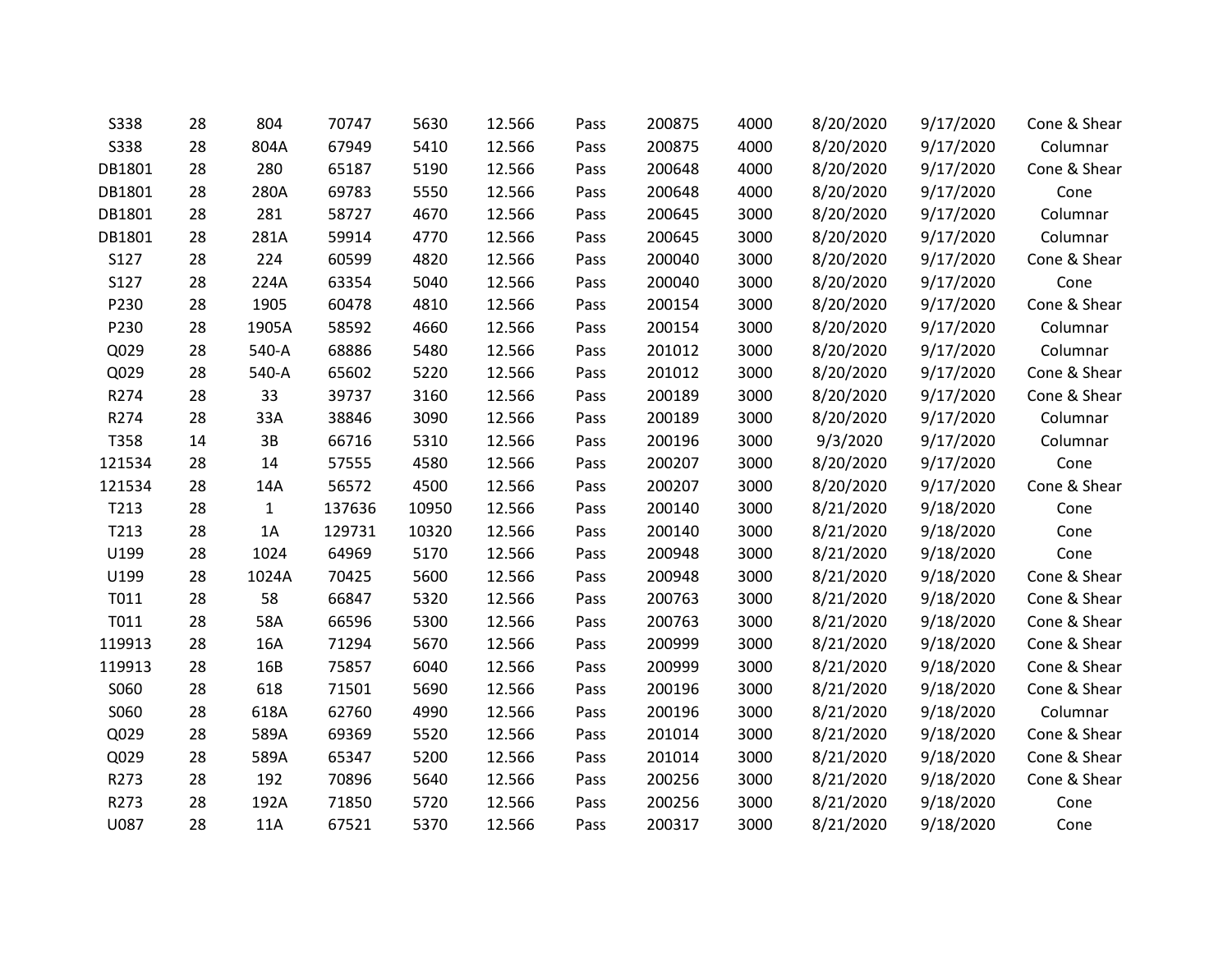| U087        | 28             | 11A       | 68780  | 5470  | 12.566 | Pass | 200317 | 3000 | 8/21/2020 | 9/18/2020 | Cone & Shear |
|-------------|----------------|-----------|--------|-------|--------|------|--------|------|-----------|-----------|--------------|
| U131        | 28             | 9         | 62270  | 4960  | 12.566 | Pass | 200286 | 3000 | 8/21/2020 | 9/18/2020 | Cone & Shear |
| U131        | 28             | <b>9A</b> | 63841  | 5080  | 12.566 | Pass | 200286 | 3000 | 8/21/2020 | 9/18/2020 | Shear        |
| P230        | 28             | 1906      | 155239 | 5490  | 28.274 | Pass | 200884 | 3000 | 8/21/2020 | 9/18/2020 | Cone & Shear |
| P230        | 28             | 1906A     | 163479 | 5780  | 28.274 | Pass | 200884 | 3000 | 8/21/2020 | 9/18/2020 | Cone & Shear |
| P230        | 28             | 1907      | 60410  | 4810  | 12.566 | Pass | 200154 | 3000 | 8/21/2020 | 9/18/2020 | Cone & Shear |
| P230        | 28             | 1907A     | 60417  | 4810  | 12.566 | Pass | 200154 | 3000 | 8/21/2020 | 9/18/2020 | Columnar     |
| S202        | 28             | 238       | 122962 | 9780  | 12.566 | Pass | 200144 | 3000 | 8/21/2020 | 9/18/2020 | Cone & Shear |
| S202        | 28             | 238A      | 129517 | 4580  | 28.274 | Pass | 200144 | 3000 | 8/21/2020 | 9/18/2020 | Cone & Split |
| <b>S338</b> | 28             | 805       | 64683  | 5150  | 12.566 | Pass | 200875 | 4000 | 8/21/2020 | 9/18/2020 | Cone         |
| S338        | 28             | 805A      | 64117  | 5100  | 12.566 | Pass | 200875 | 4000 | 8/21/2020 | 9/18/2020 | Cone & Shear |
| DB1801      | 28             | 282       | 85272  | 6790  | 12.566 | Pass | 200393 | 3000 | 8/21/2020 | 9/18/2020 | Cone & Shear |
| DB1801      | 28             | 282A      | 91195  | 7260  | 12.566 | Pass | 200393 | 3000 | 8/21/2020 | 9/18/2020 | Columnar     |
| DB1801      | 28             | 283       | 74560  | 5930  | 12.566 | Pass | 200380 | 3000 | 8/21/2020 | 9/18/2020 | Cone & Shear |
| DB1801      | 28             | 283A      | 74782  | 5950  | 12.566 | Pass | 200380 | 3000 | 8/21/2020 | 9/18/2020 | Cone         |
| DB1801      | 28             | 284       | 79202  | 6300  | 12.566 | Pass | 200648 | 4000 | 8/21/2020 | 9/18/2020 | Cone & Shear |
| DB1801      | 28             | 284A      | 74127  | 5900  | 12.566 | Pass | 200648 | 4000 | 8/21/2020 | 9/18/2020 | Cone         |
| S060        | 14             | 139D      | 77543  | 6170  | 12.566 | Pass | 200199 | 4000 | 9/4/2020  | 9/18/2020 | Cone         |
| S060        | 14             | 139E      | 73034  | 5810  | 12.566 | Pass | 200199 | 4000 | 9/4/2020  | 9/18/2020 | Cone         |
| T336        | 28             | 79        | 192927 | 15350 | 12.566 | Pass | 200724 | 9000 | 8/21/2020 | 9/18/2020 | Cone         |
| T336        | 28             | 79A       | 198812 | 15820 | 12.566 | Pass | 200724 | 9000 | 8/21/2020 | 9/18/2020 | Cone         |
| T336        | 28             | 80        | 197971 | 15750 | 12.566 | Pass | 200724 | 9000 | 8/21/2020 | 9/18/2020 | Cone         |
| T336        | 28             | 80A       | 187585 | 14930 | 12.566 | Pass | 200724 | 9000 | 8/21/2020 | 9/18/2020 | Cone         |
| T336        | 28             | 81        | 179145 | 14260 | 12.566 | Pass | 200274 | 9000 | 8/21/2020 | 9/18/2020 | Cone         |
| T336        | 28             | 81A       | 165740 | 13190 | 12.566 | Pass | 200274 | 9000 | 8/21/2020 | 9/18/2020 | Cone         |
| T336        | 28             | 82        | 192526 | 15320 | 12.566 | Pass | 200274 | 9000 | 8/21/2020 | 9/18/2020 | Shear        |
| T336        | 28             | 82A       | 196414 | 15630 | 12.566 | Pass | 200274 | 9000 | 8/21/2020 | 9/18/2020 | Cone         |
| T336        | 28             | 83        | 186972 | 14880 | 12.566 | Pass | 200724 | 9000 | 8/21/2020 | 9/18/2020 | Cone         |
| T336        | 28             | 83A       | 190946 | 15200 | 12.566 | Pass | 200724 | 9000 | 8/21/2020 | 9/18/2020 | Cone         |
| T336        | 28             | 84        | 178832 | 14230 | 12.566 | Pass | 200724 | 9000 | 8/21/2020 | 9/18/2020 | Cone         |
| T336        | 28             | 84A       | 203884 | 16220 | 12.566 | Pass | 200724 | 9000 | 8/21/2020 | 9/18/2020 | Cone         |
| <b>S338</b> | $\overline{7}$ | 819B      | 57449  | 4570  | 12.566 | Pass | 200331 | 4000 | 9/10/2020 | 9/18/2020 | Cone & Shear |